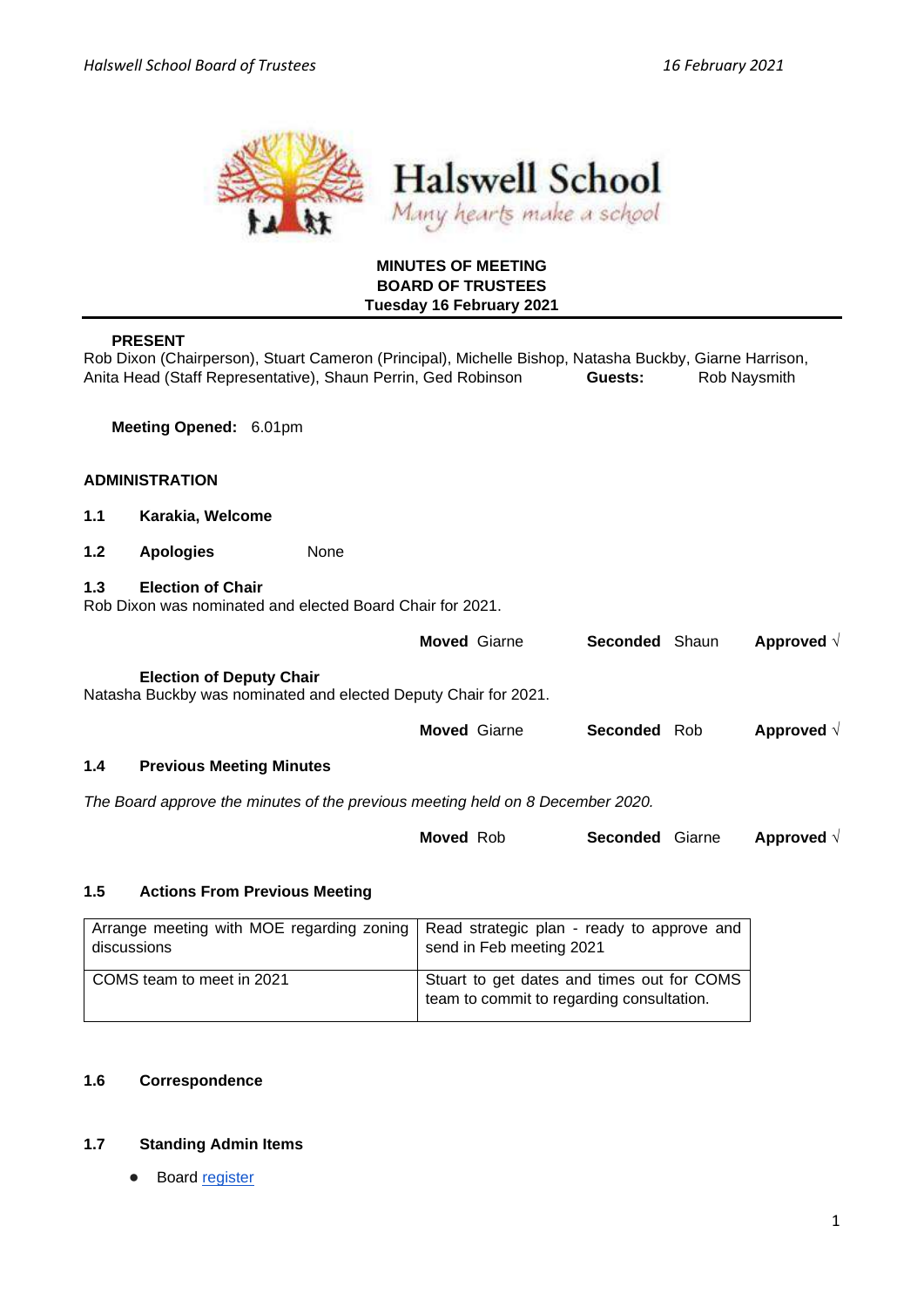- Record o[f](https://docs.google.com/spreadsheets/d/1ooqHmfuVcjAxJj74l2cyNrLx6E1GWjN2CMAD-VWrSTk/edit#gid=1585903216) hours
- Con[f](https://drive.google.com/open?id=1LpqgUK6iwhrXOSzvrxmLTcgpA-wsuZg7DU-aIw9nGAw)lict of [Interest](https://drive.google.com/open?id=1LpqgUK6iwhrXOSzvrxmLTcgpA-wsuZg7DU-aIw9nGAw)
- [Capabilities and Prof Development](https://drive.google.com/open?id=1Vq0YrIsDwmndZRHvvGvFtK1YOlEWlifxCfIAxHaVDlo)
- **[Board work plan](https://docs.google.com/document/d/16WAgjXfZuFQ9Un3Lb7bJ9NQj9tU1J26Koes3jzuU9jQ/edit)**

# **Monitoring/Review**

# **2.1 Principal's Report**

#### Great, settled start to the year.

*The Board approve that for 2021, all teachers including relievers will be charged to Teachers Salaries and any overuse which cannot be managed within the banked staffing entitlement will be managed by charging our cheapest salary, either regular staff or relievers, to the Bulk Grant for sufficient time to clear or reduce the overuse by pay period 26. Where there is no suitable salary we will use the current MOE recovery rate for this purpose.* 

# **Moved** Stuart **Seconded** Rob **Approved** √

The Board approves the inclusion of a budget for Ministry paid teacher salaries in the 2021 Statement of *Comprehensive Income. The budget shall be equal to the actual teacher salary costs for the (year) and will include an income amount and an equivalent expenditure budget.*

# **Moved** Stuart **Seconded** Rob **Approved** √

*The Board approves the inclusion of a budget for the use of land and buildings equal to the Ministry of Education estimate of notional lease cost for 2021. The 2021 figure will include an income amount and an equivalent expenditure budget.*

**Moved** Stuart **Seconded** Rob **Approved** √

*The Board approve the Principal's Report as presented* 

**Moved** Stuart **Seconded** Rob **Approved** √

# **2.1 Curriculum Report**

School expectations review from 2020. Things are in line with where expectations were.

Targetted learning groups established for 2021.

*The Board approve the curriculum reports as presented* 

**Moved** Rob **Seconded Approved** √

# **2.3 Communications Report**

Community Consultation set for Tuesday 23 February.

The Board have a confirmed Strategic Planning day on 27 March 2021.

# **2.4 Finance Report**

*The Board approve the final budget for 2021 with the adjustment to some figures from the draft budget that was presented in December 2020.*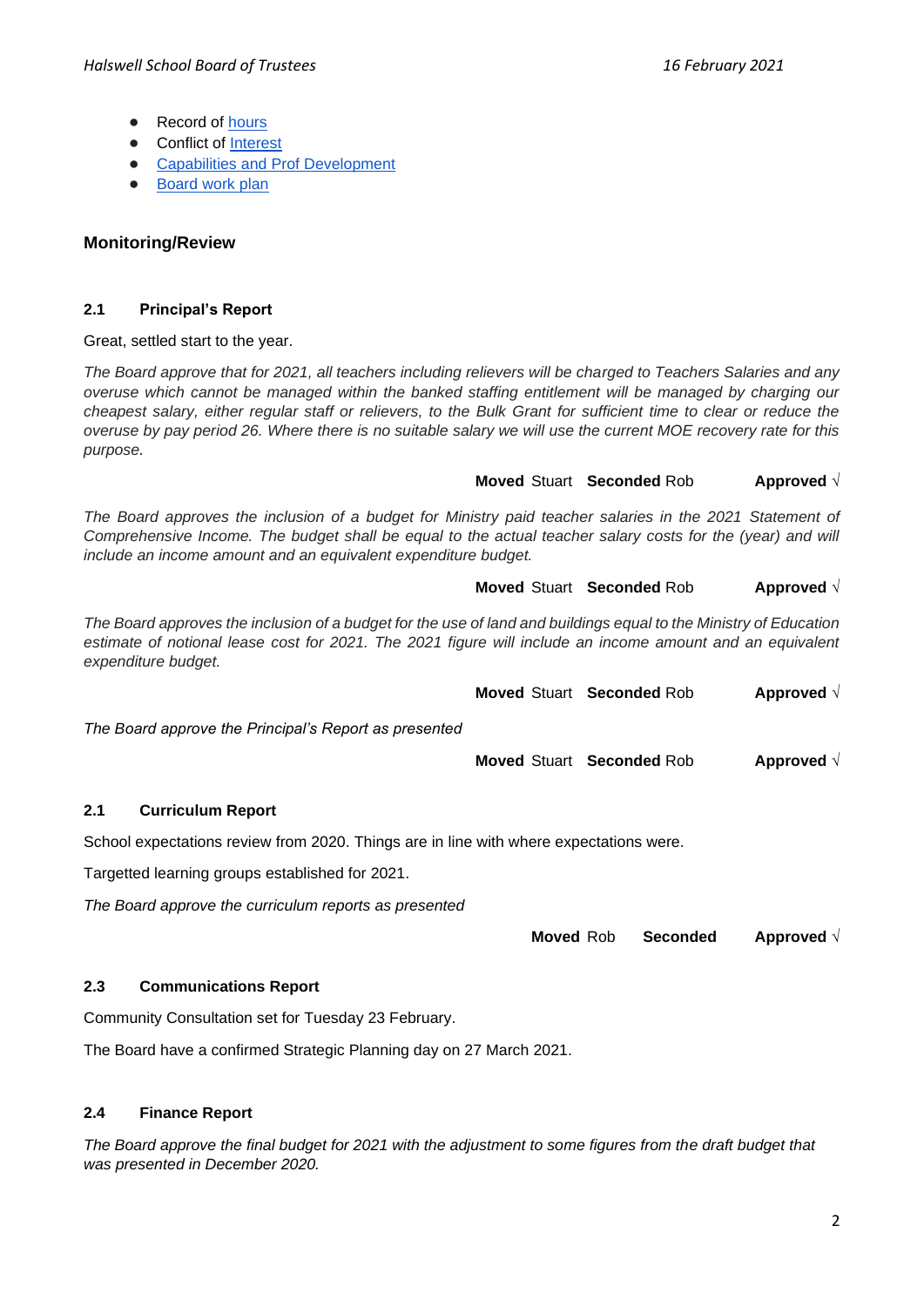**Moved** Stuart **Seconded** Natasha **Approved** √

*The Board approve the PTA targetted resource list for 2021* 

**Moved** Stuart **Seconded** Giarne **Approved** √

#### **2.5 Health & Safety**

Sub-committee held a meeting on Monday 15 February.

Right turning traffic is still cause for concern, the school are monitoring this and will meet with Maugers in the coming weeks. A board representative will attend alongside the leadership team.

#### **2.6 Property**

Sub-committee held a meeting on Monday 15 February.

Work was completed over the summer holiday. Projects are coming along nicely. Ready Lawn meeting on Monday 22 February regarding the astroturf. Millineum coming to look at the lighting options for the astroturf.

Final cost with lights still to come, and the lights may not need to be completed at the same time as the astroturf instalment but can be decided on now.

Work on the Astroturf to be completed during Term 2 as unable to be completed during the holidays. This not of concern as the area can be blocked off safely.

If asbestos is found on the potential area where the astroturf will go, the project can go ahead and be built above ground level. Still awaiting results from testing.

### **2.7 Halswell Charter 2021**

*The Board approve the Halswell School Charter and Annual Plan for 2021* 

*The Board approve the strategic plan with minor edits as presented.* 

**Moved** Stuart **Seconded** Rob **Approved** √

#### **2.8 School Docs**

Noted - Policy Reviews for Term 1 2021:

- **Home Learning**
- **Finance and Property Management Policy**

#### **Other Agenda Items**

#### **3.1 Zone Discussion**

The Board discussed the current Halswell School zone and expressed concerns about continued population growth in our zone that is likely to impact on the school roll moving forward..

The Board to engage with the ministry regarding the current school zone and enlist the ministry to start the process of retracting the zone. Any adjustments made to the school zone would come into place from 2022.